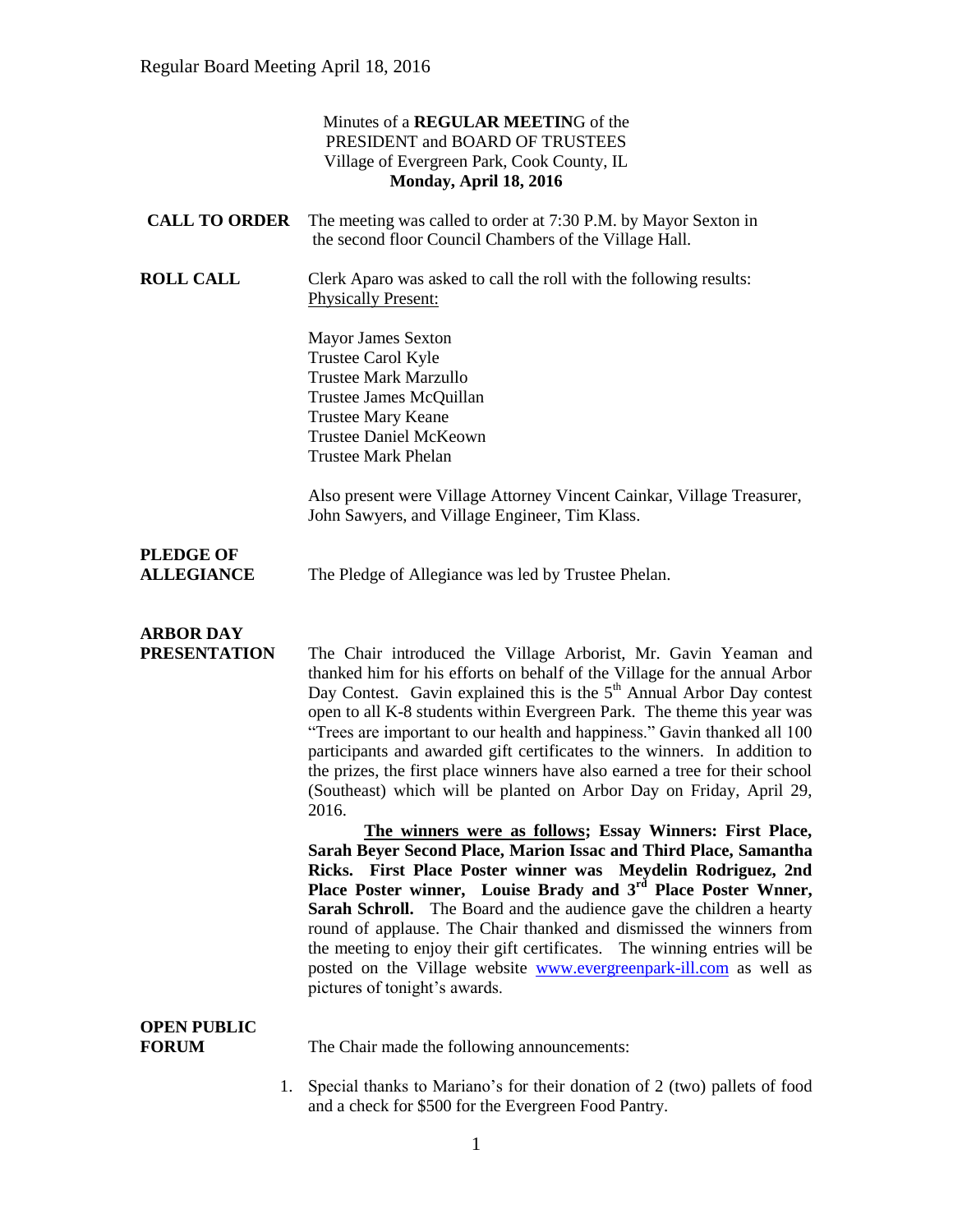|                    | 2. Animal license renewal forms have been mailed. Licenses are due on or<br>before June 1, 2016.                                                                                                                                                                                                                                                                                                                                                                                                                                                                                  |
|--------------------|-----------------------------------------------------------------------------------------------------------------------------------------------------------------------------------------------------------------------------------------------------------------------------------------------------------------------------------------------------------------------------------------------------------------------------------------------------------------------------------------------------------------------------------------------------------------------------------|
|                    | The Driving Range at the 50 acre park is open. Check the Village<br>3.                                                                                                                                                                                                                                                                                                                                                                                                                                                                                                            |
|                    | website for spring hours.                                                                                                                                                                                                                                                                                                                                                                                                                                                                                                                                                         |
|                    | The EP Environmental Commission is hosting a textile recycling event<br>4.<br>from 9:30 a.m. to 11:30 a.m. on Saturday April 23 at the North Pavilion                                                                                                                                                                                                                                                                                                                                                                                                                             |
|                    | of Yukich Fields. Everyone is encouraged to drop off items.                                                                                                                                                                                                                                                                                                                                                                                                                                                                                                                       |
|                    | Evergreen Park Senior Citizens Council will hold its' annual Memories<br>5.<br>to Go-Village Wide Garage Sale on Saturday, May 7, 2016 from 9 am -<br>2 pm at Yukich Field. Applications are available in the Village Hall and                                                                                                                                                                                                                                                                                                                                                    |
|                    | the Community Center and on the Village web www.evergreenpark-<br>ill.com                                                                                                                                                                                                                                                                                                                                                                                                                                                                                                         |
|                    | EP Farmer's Market begins May 5, 2016 from 7:00 a.m. to 1 p.m. and<br>6.<br>continues every Thursday through October 2016 at Yukich Fields.                                                                                                                                                                                                                                                                                                                                                                                                                                       |
|                    | Meade Electric will begin work this week to replace alley lights with<br>7.<br>new LED lights. This project is funded by Com Ed. Mr. Lorenz stated<br>an estimated 386 lights will be replaced.                                                                                                                                                                                                                                                                                                                                                                                   |
| <b>OPEN PUBLIC</b> |                                                                                                                                                                                                                                                                                                                                                                                                                                                                                                                                                                                   |
| <b>AUDIENCE</b>    | NONE.                                                                                                                                                                                                                                                                                                                                                                                                                                                                                                                                                                             |
| <b>REGULAR</b>     |                                                                                                                                                                                                                                                                                                                                                                                                                                                                                                                                                                                   |
| <b>AGENDA</b>      | Motion by Trustee Phelan second by Trustee Kyle<br>to waive the<br>reading of the minutes of the April 4, 2016 Regular Board Meeting of<br>the President and Board of Trustees as presented and passed by<br>unanimous voice vote and so ordered by the Chair.                                                                                                                                                                                                                                                                                                                    |
| <b>RESOLUTION</b>  |                                                                                                                                                                                                                                                                                                                                                                                                                                                                                                                                                                                   |
| NO. 12-2016        | Motion by Trustee McKeown second by Trustee McQuillan, to approve<br>Resolution NO. 12-2016 with expenditures of the General Corporate<br>Fund of \$431,851.38 and the Sewer and Water Fund in the amount of<br>\$ 300,974.04 and the 95 <sup>th</sup> Street TIF Fund, \$ 9,617.11 and the Capital<br>Improvement Fund, \$ 25,788.49 and the Street Bond Fund, \$ 80,500.00<br>for a total of \$848,731.02. Upon roll call, voting YES: Trustees Kyle,<br>Marzullo, McQuillan, Keane, McKeown and Phelan; voting NO: NONE.<br>The motion was passed and so ordered by the Chair. |
| <b>TREASURER'S</b> |                                                                                                                                                                                                                                                                                                                                                                                                                                                                                                                                                                                   |
| <b>REPORT</b>      | Motion by Trustee Phelan second by Trustee Marzullo to approve the<br>Village Treasurer's report for March 2016 for information and file in the<br>in the General Fund and \$3,554,889.68 in<br>amount of \$6,681,583.10<br>the Sewer and Water Fund.<br>The motion was passed by unanimous<br>voice vote and so ordered by the Chair.                                                                                                                                                                                                                                            |

### **BUSINESS**

#### **CERTIFICATES** NONE.

O'Reilly Auto Parts was unable to send a representative to tonight's meeting. The Chair asked the Board to follow precedent set with the last auto supply business license issued and prohibit changing of oil and working on cars etc. at this location. They will be at the next meeting May 2, 2016.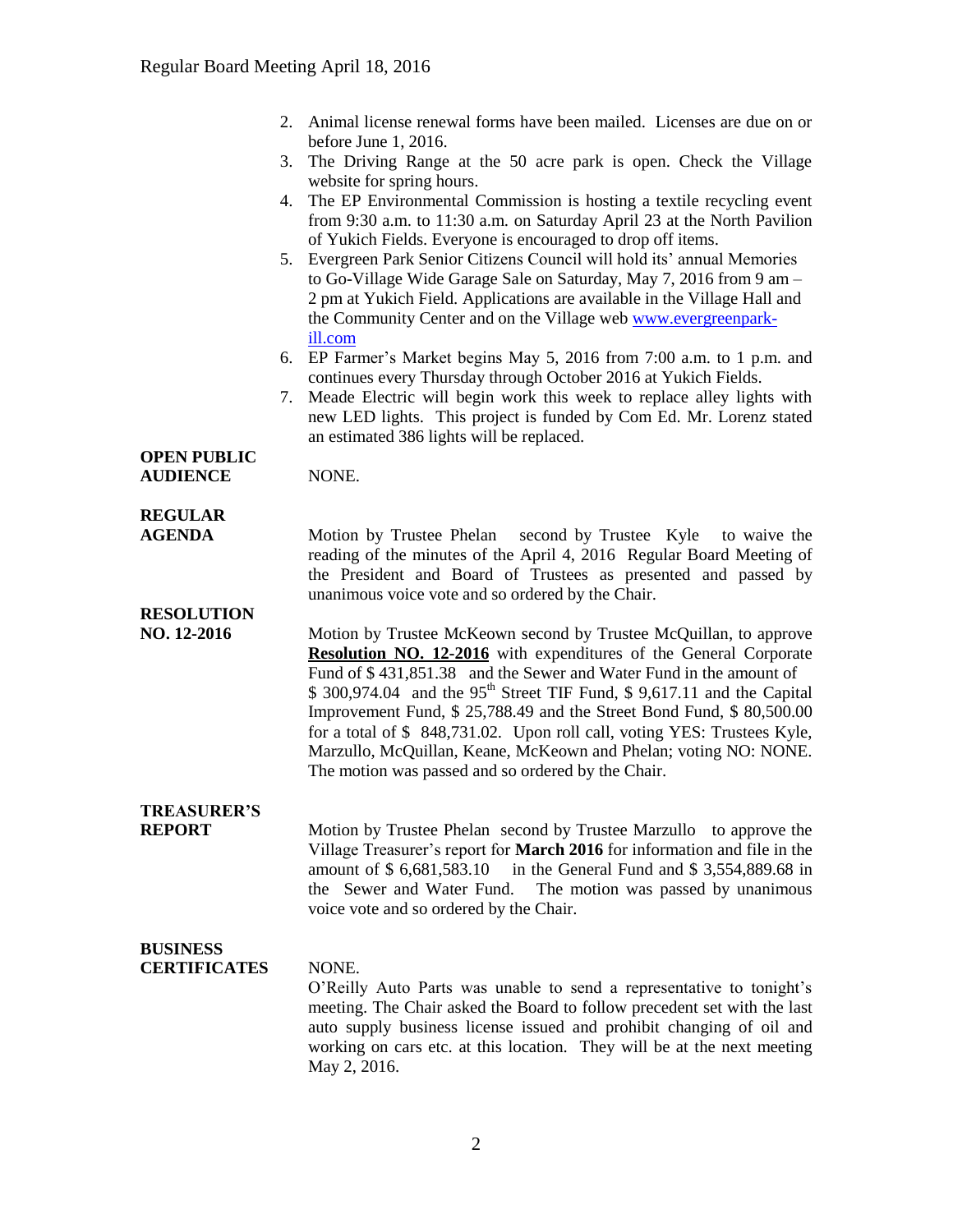#### **ORDINANCE**

**NO. 12-2016** Motion by Trustee Kyle second by Trustee McQuillan to approve **ORDINANCE NO. 12-2016, "AN ORDINANCE AMENDING SECTION 5-8 OF CHAPTER 5 BUILDING AND BUILDING REGULATIONS, OF THE VILLAGE OF EVERGREEN PARK."** Upon roll call, voting YES: Trustees Marzullo, McQuillan, Keane, McKeown, Phelan and Kyle; voting NO: NONE. The motion was passed and so ordered by the Chair.

## **ORDINANCE**

**NO. 13-2016** Motion by Trustee Marzullo second by Trustee McKeown to approve **ORDINANCE NO. 13-2016, "AN ORDINANCE AMENDING SECTION 3-58, FEES AND LIMITATIONS, OF CHAPTER 3, ALCOHOLIC LIQUOR, OF THE EVERGREEN PARK MUNICIPAL CODE BY INCREASING THE N UMBER OF CLASS E LIQUOR LICENSES BY ONE."** The Chair noted this updated ordinance includes the proposed Crazy Crab Restaurant. Upon roll call, voting YES: Trustees McQuillan, Keane, McKeown, Phelan, Kyle and Marzullo; voting NO: NONE. The motion was passed and so ordered by the Chair.

# **ORDINANCE**

**NO. 14-2016** Motion by Trustee Marzullo second by Trustee McQuillan to approve **ORDINANCE NO. 14-2016, "AN ORDINANCE AMENDING CHAPTER 21, STREETS AND SIDEWALKS, BY ADDING SECTION 21-222, STANDARDS FOR THE CONSTRUCTION OF PERSONAL WIRELESS TELECOMMUNICATIONS SERVICES AND FACILITIES IN THE PUBLIC RIGHT-OF-WAY, TO THE EVERGREEN PARK MUNICIPAL CODE."** 

> Attorney Cainkar explained communications companies are erecting small cell sites on the public right-of-way, including residential structures without permission of the local municipality. This ordinance establishes standards and will prevent problems associated with construction in the right of way and force the telecommunications carrier to deal directly with the Village. Upon roll call, voting YES: Trustees Keane, McKeown, Phelan, Kyle, Marzullo and McQuillan; voting NO: NONE. The motion was passed and so ordered by the Chair.

## **RESOLUTION**

**NO. 5-2016** Motion by Trustee Phelan second by Trustee Kyle to approve **RESOLUTION NO. 5-2016 "A RESOLUTION OF THE VILLAGE OF EVERGREEN PARK APPROVING A GRANT APPLICATION FOR THE 2016 COOK COUNTY COMMUNITY DEVELOPMENT BLOCK GRANT PROGRAM."** The Chair explained the grant amount is \$390,703.00 and will be used for sewer lining. Upon roll call, voting YES: Trustees McKeown, Phelan, Kyle, Marzullo, McQuillan and Keane; voting NO: NONE. The motion was passed and so ordered by the Chair.

# **MUNICIPAL**

**CLERK'S** Motion by Trustee McQuillan second by Trustee Keane to adopt the proclamation for "*Municipal Clerks Week in Evergreen Park May 3, -*